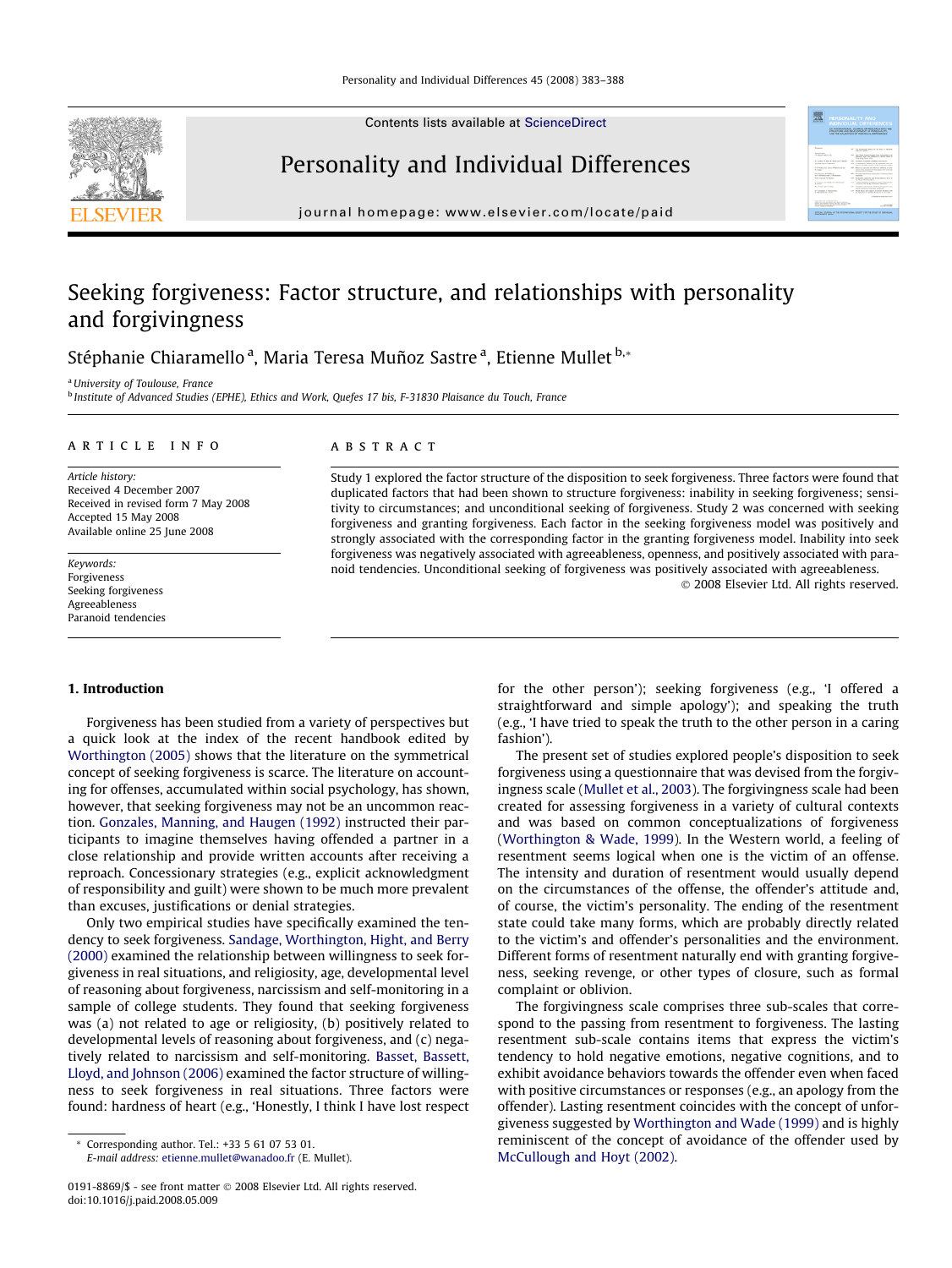The sensitivity to circumstances sub-scale contains items that reflect the victim's ability to analyze the pro and cons of harmful situations, and to build on the many circumstances of these situations for deciding whether to forgive or not forgive the offender. Sensitivity to circumstances has been shown to be at least partly a reflection of one's experience of forgiveness in the family. It can be considered as representing the ''earthly" aspect of forgiveness, one that has no relationship to religious involvement ([Akl &](#page--1-0) [Mullet, 2007\)](#page--1-0).

Finally, the willingness to forgive sub-scale contains items that reflect the victim's tendency to harbor positive attitudes towards the offender even in the absence of positive circumstances (e.g., absence of an apology from the offender). Willingness to forgive is highly reminiscent of the concept of presence/absence of positive thoughts suggested by [Rye et al. \(2001\).](#page--1-0) Willingness to forgive has been shown to be essentially a reflection of one's conceptualization of ideal forgiveness (or God's forgiveness). It can be viewed as the product of a type of personal, spiritual growth that may be relatively independent of external influences. The three-factor structure of the forgivingness scale has been shown to be crossculturally robust ([Suwartono, Prawasti, & Mullet, 2007\)](#page--1-0).

Our view is that the conceptual analysis proposed by [Worthing](#page--1-0)[ton and Wade \(1999\)](#page--1-0) with regards to the granting of forgiveness might also hold, mutatis mutandis, with regards to the seeking of forgiveness. In the Western world, when one is the cause of an offense, a feeling of remorse (involving shame and guilt in various proportions) seems logical. The intensity and duration of remorse would usually depend on the circumstances of the offense, the victim's attitude and, of course, the offender's personality. The ending of the remorse state could take many forms, which are probably directly related to the offender's and victim's personalities and the environment. Different forms of remorse naturally end with seeking forgiveness or other types of closure, such as complete denial or oblivion.

As a result, there should be a factor corresponding to the lasting resentment factor which expresses a lasting incapacity (reluctance) at seeking forgiveness even in favorable circumstances (e.g., the harmed individual was well-known or the consequences are severe). In addition, this factor should be close to the hardness of heart factor already demonstrated in Basset's et al. work. There should also be a factor corresponding to the sensitivity to circumstances factor which expresses a capacity to take into account the circumstances of the offense in determining whether to seek forgiveness or not. This factor should encompass the seeking the truth factor. Finally, there should be a factor corresponding to the willingness to forgive factor which expresses a basic readiness at apologizing and at seeking forgiveness even in situations in which the harm is minor and inconsequential or in which one is at risk of being put in a position of inferiority vis-a-vis the offended. In addition, this factor should be close to the seeking forgiveness factor.

The present set of studies also relate seeking to granting forgiveness. In daily life, and particularly in marital life, the experience of granting and seeking forgiveness are common ones, which can follow each other in rapid succession. ''Transgressions are generally mutually inflicted and require mutual seeking, granting, and receiving forgiveness" [\(Sandage et al., 2000, p. 22\)](#page--1-0). As a result, moderate to strong links between the disposition to grant and seek forgiveness are to be expected: (a) the more a person experiences enduring resentment when someone has harmed them, the more they would be reluctant at seeking forgiveness when they have harmed someone; (b) the more a person is sensitive to circumstances for granting forgiveness, the more this person should be sensitive to circumstances for seeking forgiveness; and (c) the more a person is (unconditionally) willing to grant forgiveness when someone has harmed them, the more they should be ready to seek forgiveness when they have harmed someone.

Finally, the present set of studies also examined the relationships between the disposition to seek forgiveness, and a set of personality variables that have been shown to be related to forgiveness ([Mullet, Neto, & Rivière, 2005\)](#page--1-0). This set includes the following personality variables: anger; anxiety; cynicism; paranoid tendencies; temporal orientation; guilt tendencies; auto punitive tendencies; religiosity; and the Big Five. The anger trait was expected to be positively associated with basic reluctance at seeking forgiveness because people who become very angry when they are offended may expect the same angry reaction from anyone they have offended. The anxiety trait was also expected to be positively associated with basic reluctance at seeking forgiveness because people who are usually anxious should be, more than others, afraid of their victims' potential reaction.

Cynicism is an extreme form of skepticism. A cynical person is a person who systematically questions the veracity of others' declarations and impugns motives lying behind others' actions. Cynicism and a basic reluctance to seek forgiveness should be positively associated because cynics should anticipate, more than others, distrustful reactions from the offended person. There should be a strong positive association between paranoid tendencies and a basic reluctance at seeking forgiveness because paranoid people should feel less remorseful than others and, as in the case of cynical people, they should expect essentially distrustful reactions from the offended person.

Temporal orientation refers to people's preferred time perspective: past, present or future. It is expected that (a) future-oriented participants should be more prone than others to seek forgiveness because they should be more concerned about future relationships with the offended person, and (b) past-oriented participants should feel less able to seek forgiveness than others because they would tend to believe that ''what has been done has been done". In other words, they tend to get ''stuck" in the past. Guilt is expected to be positively associated with unconditionally seeking forgiveness because people who are guilty prone should experience, more than others, a feeling of remorse for what has been done ([Basset et al., 2006\)](#page--1-0). Finally, auto punitive tendencies are expected to be positively associated with an inability to seek forgiveness because participants usually reluctant at seeking forgiveness may, in fact, demonstrate auto punitive tendencies for the hurt they have caused others. Religiosity is not expected to be associated with any of the seeking forgiveness dimensions.

Finally, two of the Big Five factors, agreeableness and neuroticism, were expected to be associated with an inability in seeking forgiveness. Agreeable people, more than others, should tend to unconditionally seek forgiveness. Neurotics should tend to experience, more than others, reluctance in seeking forgiveness.

### 2. Study 1

Study 1 was exploratory in character. It was aimed at uncovering the structure of the disposition to seek forgiveness in a community sample composed of people of both gender and from varied age groups (from 20 to 79). It was also aimed at relating this structure to an initial set of personality variables (i.e., anger, anxiety, cynicism, paranoid tendencies and religiosity).

#### 2.1. Method

#### 2.1.1. Participants

The total number of participants was 288 (170 females and 118 males). They were all French, of European origin, and came from the area of Toulouse in France. Their mean age was 35.2 (SD = 14.1). One hundred thirty-five participants had completed primary education or secondary education, and the other 153